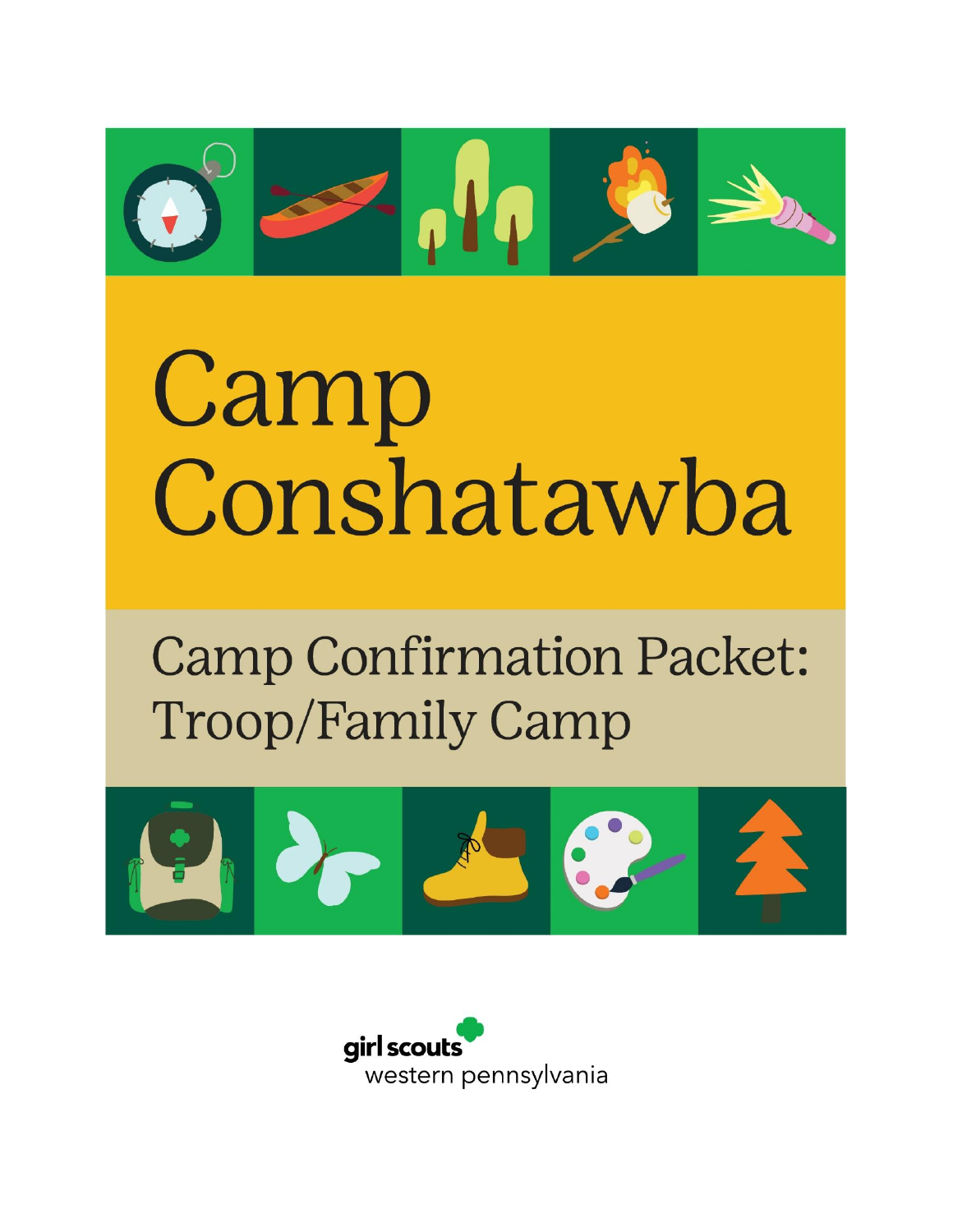

Dear Camp Conshatawba camper,

I am so excited to welcome you to Camp Conshatawba this summer for a troop/family camp program. The camp staff and I are proud of the planning and preparation for the many fun and exciting activities and programs we have this season. We are thrilled that you will be joining us to try new things, make new friends (and keep the old), and make incredible memories that you will carry throughout your lifetime.

This confirmation packet is intended to be read by you, the Girl Scout attending a troop/family camp at Camp Conshatawba, and has been designed to effectively prepare you for your time at camp. If you have an adult helping you plan, pack, or do anything else to prepare for camp—read this packet together.

This confirmation packet includes important information that you will need to review before your arrival at Camp Conshatawba. Please be sure to read it in its entirety to fully prepare for your camp adventure!

New in 2022—our forms and paperwork are going digital! You will be sent the needed forms after your registration is processed. These forms are so important because they help us understand any dietary and medical needs you may have and other information for your time at camp. In the event you forget to submit a form, there will be copies available to complete at check-in. *These forms are required.* 

See you at camp!

Chase Camp Conshatawba Camp Director E: [mlinley@gswpa.org](mailto:mlinley@gswpa.org) T: 800-248-3355 Camp Phone: 814-495-5651 288 Oaks Road Summerhill, PA 15958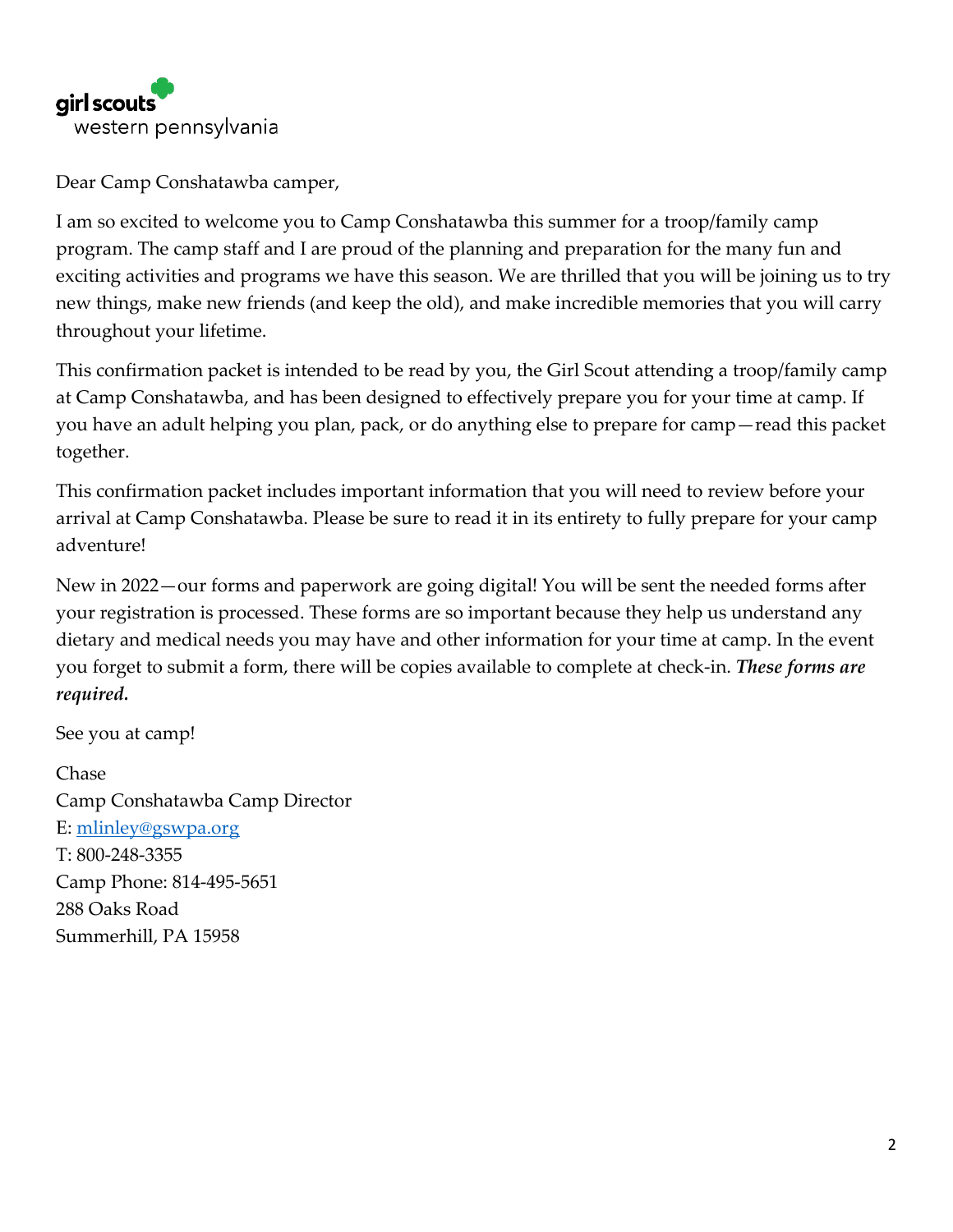# **Getting Ready for Camp!**

# **Camp Procedures**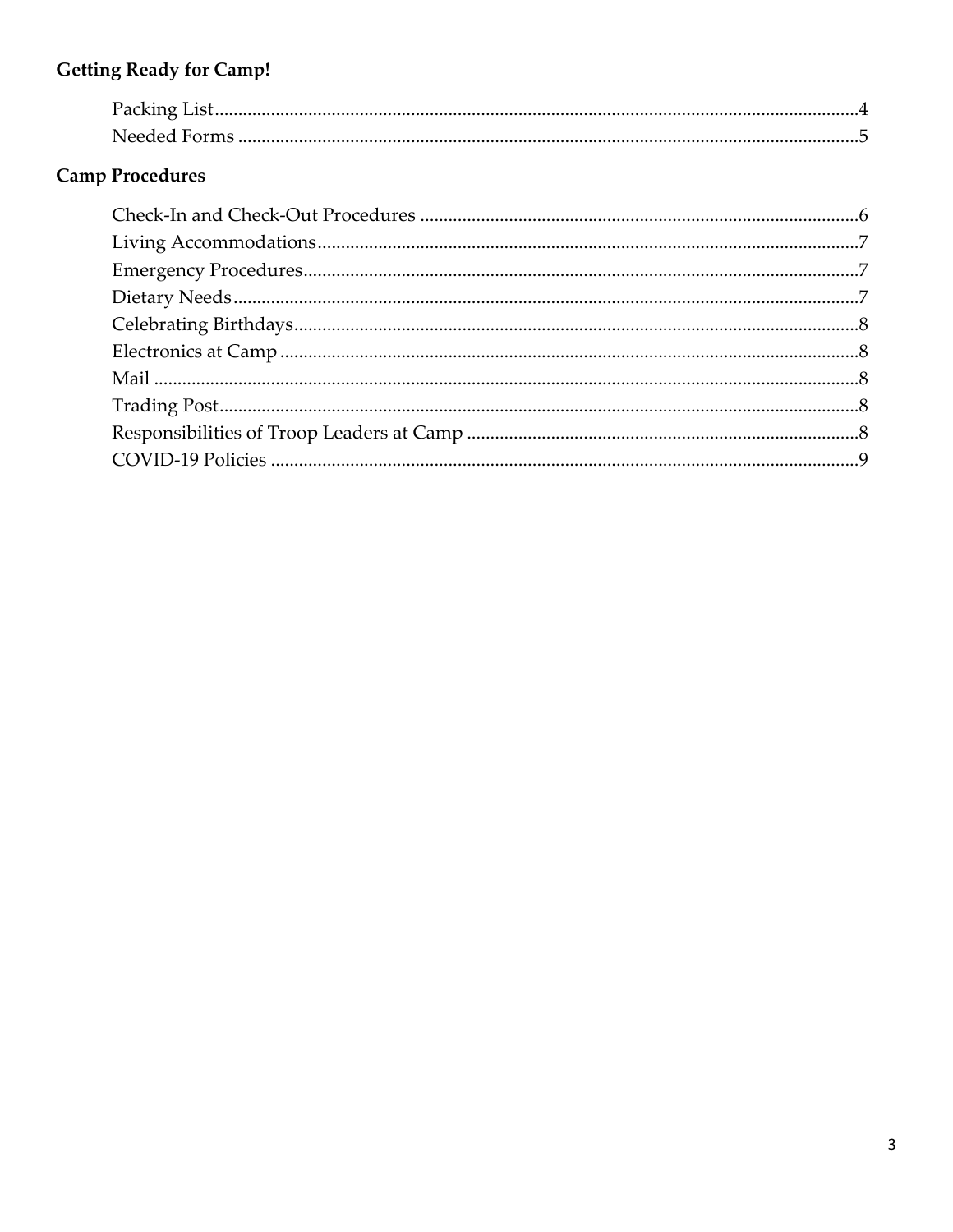# **Getting Ready for Camp!**

#### **Packing List**

Girl Scouts—you should pack (or assist in packing) your own bag(s) for camp to know where all your belongings are located when you arrive. You are responsible for your luggage during your time at camp. We recommend labeling all clothing and accessories to mitigate lost and found.

The following packing list is a general guideline for a traditional troop/family camp. If you are attending a travel camp session, an individualized packing list will be made available to you.

#### **Clothing**

- $\Box$  4 T-shirts
- □ 4 changes of underwear
- $\Box$  4 pairs of socks
- $\Box$  1 pair long socks
- $\Box$  2 sweatshirts
- $\Box$  1 pair sweatpants
- $\Box$  2 pairs of shorts
- $\Box$  1 pair long pants/jeans
- $\boxed{1}$  swimsuit
- $\Box$  1 beach towel
- □ 2 pairs closed-toe shoes (NO open-toe shoes are allowed at camp!)
- $\Box$  1 pair of shower shoes
- 1 pair water shoes or crocs
- $\Box$  1 pairs of pajamas
- Rain jacket
- Hat

#### **Additional Items**

- Reusable water bottle
- □ Backpack or slingback
- Flashlight
- $\Box$  Extra batteries

#### **Personal Care**

- □ Toiletry container/carrier
- Hair care products
- $\Box$  Soap/body wash
- □ Toothbrush and toothpaste
- Deodorant
- Menstrual supplies
- Sunscreen
- $\Box$  Bug spray

#### **Linens**

- □ Set of twin sheets
- □ Sleeping bag
- Blanket
- Pillow
- □ 1-2 bath towels
- □ 3 washcloths
- $\Box$  Laundry bag

#### **Optional Items**

- Sunglasses
- Disposable camera
- Journal
- □ Toiletry container/carrier
- $\Box$  Playing cards or other game(s)

#### **Items to Leave at Home**

 $\Box$  Illegal drugs and/or drug paraphernalia, tobacco products and/or vaping devices, alcohol, knives, guns, or any weapon, fireworks or explosives, matches, lighters, or candles.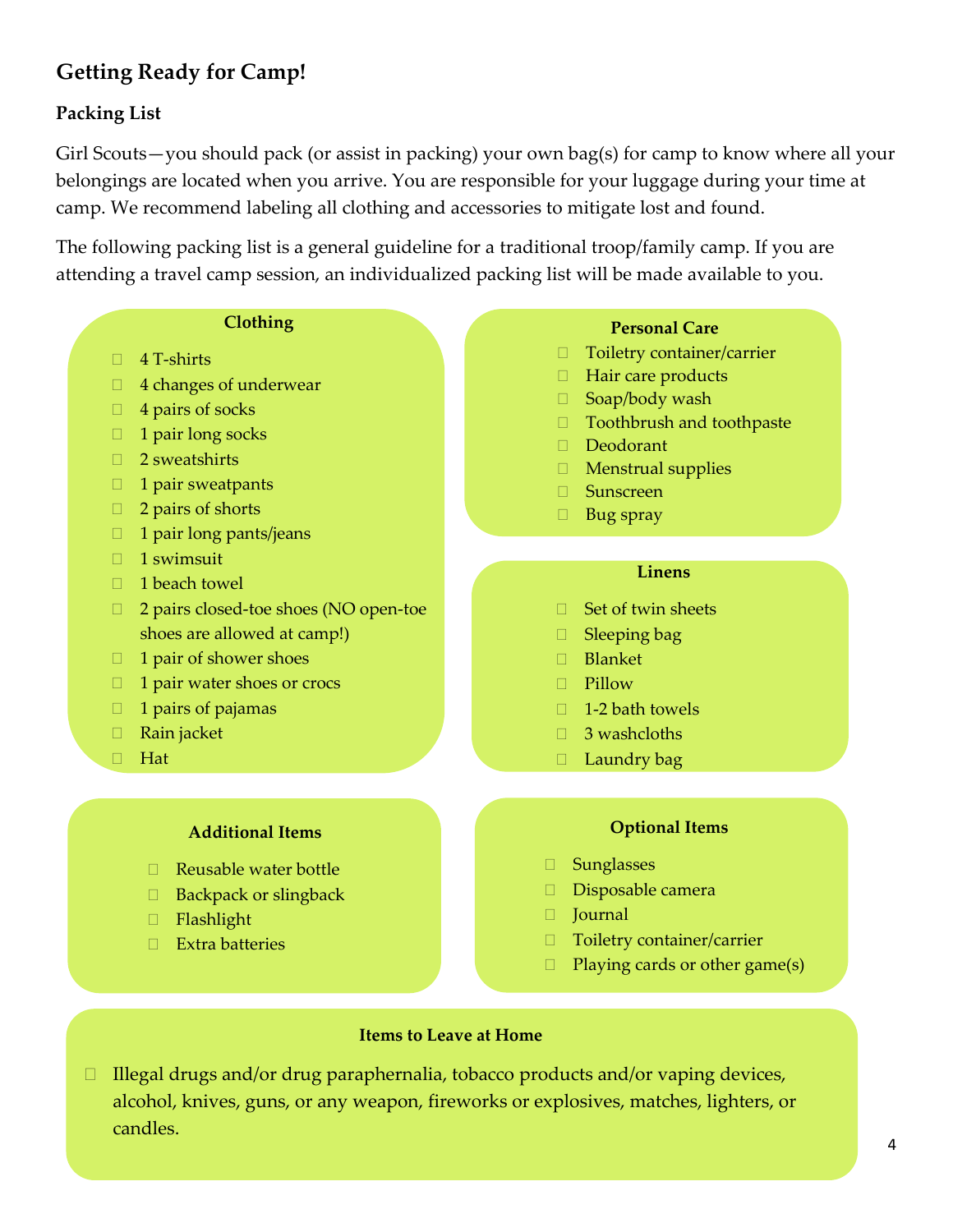#### **Needed Forms**

New in 2022—our forms and paperwork are going digital! You will be sent the needed forms after your registration is processed. In the event you forget to submit a form, there will be copies available to complete at check-in. *These forms are required.* 

#### **Camp Information and Code of Conduct Form**

This is an acknowledgment that your adult gives permission for you to attend camp. This form allows you to disclose any health needs, medication needs, dietary needs, etc. This form also acknowledges your safety at camp. This form is an acknowledgment that you will abide by the Girl Scout Law and Girl Scout Promise during your time at camp. Failure to abide by the Camper Code of Conduct may result in dismissal from activities or camp.

#### **Health History Form**

This form provides the camp director and healthcare manager with any crucial medical information to ensure you have a safe experience at camp as well as any needed information in the event of an emergency. You will provide any information about allergies, medication you take, etc.

#### **Adventure Course Release Form**

This form is for all Girl Scouts and adults attending Camp Conshatawba and allows you to participate in our challenge course during your time at camp.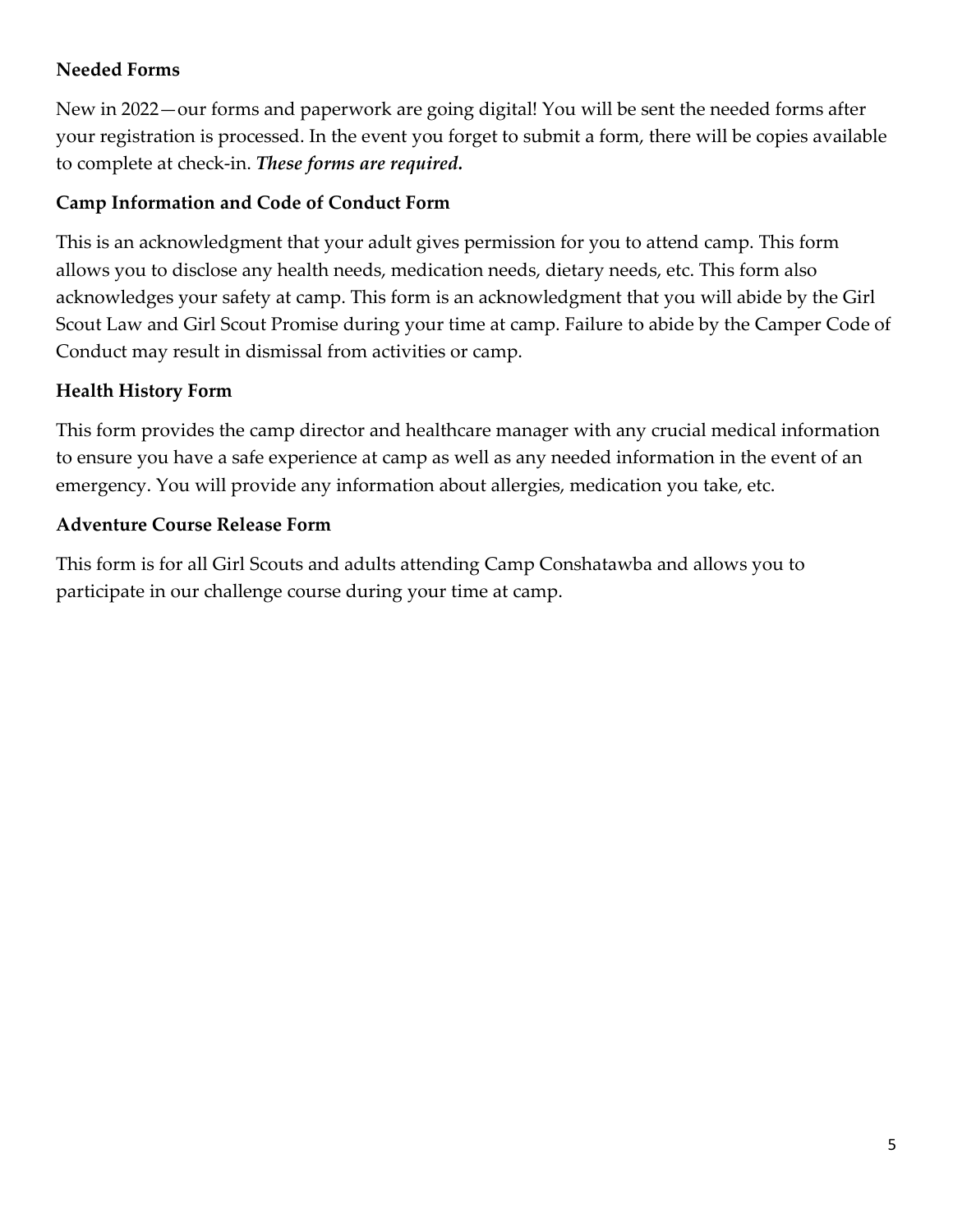## **Camp Procedures**

## **Check-In and Check-Out Procedures**

## **Check-In**

## **Check-in for troop/family camp is Friday at 6 p.m. Early arrivals cannot be accommodated and will be queued at the front gate until check-in time.**

Upon your arrival at Camp Conshatawba, you will queue on the main camp road leading up to the green gate along the road. There, you will be greeted by a staff member who will direct you to a parking stall. Parking stalls will be numbered along the fence line. Overflow parking will be available in the field. You will then find the check-in table located in the archery pavilion. **At this time, please leave all luggage in your vehicle.** 

At the check-in table, you will do the following:

- Greet Chase, the Camp Conshatawba camp director. She will verify the names of everyone in your family or troop, collect any missing forms, communicate your living unit and unit leader for the weekend, and be available for any questions you may have.
- Once you are checked in, you will be able to drive to your living unit to unload your luggage. A camp staff member will be there to greet you and answer any questions as you settle in. After unloading luggage, we ask that you please return your car to the parking stalls/field at the top of camp.

## **Check-Out**

## **Check-out for troop/family camp is Sunday at 10 a.m.** During check-out you will:

- finish cleaning your living space and packing your luggage and
- check out with a camp staff member.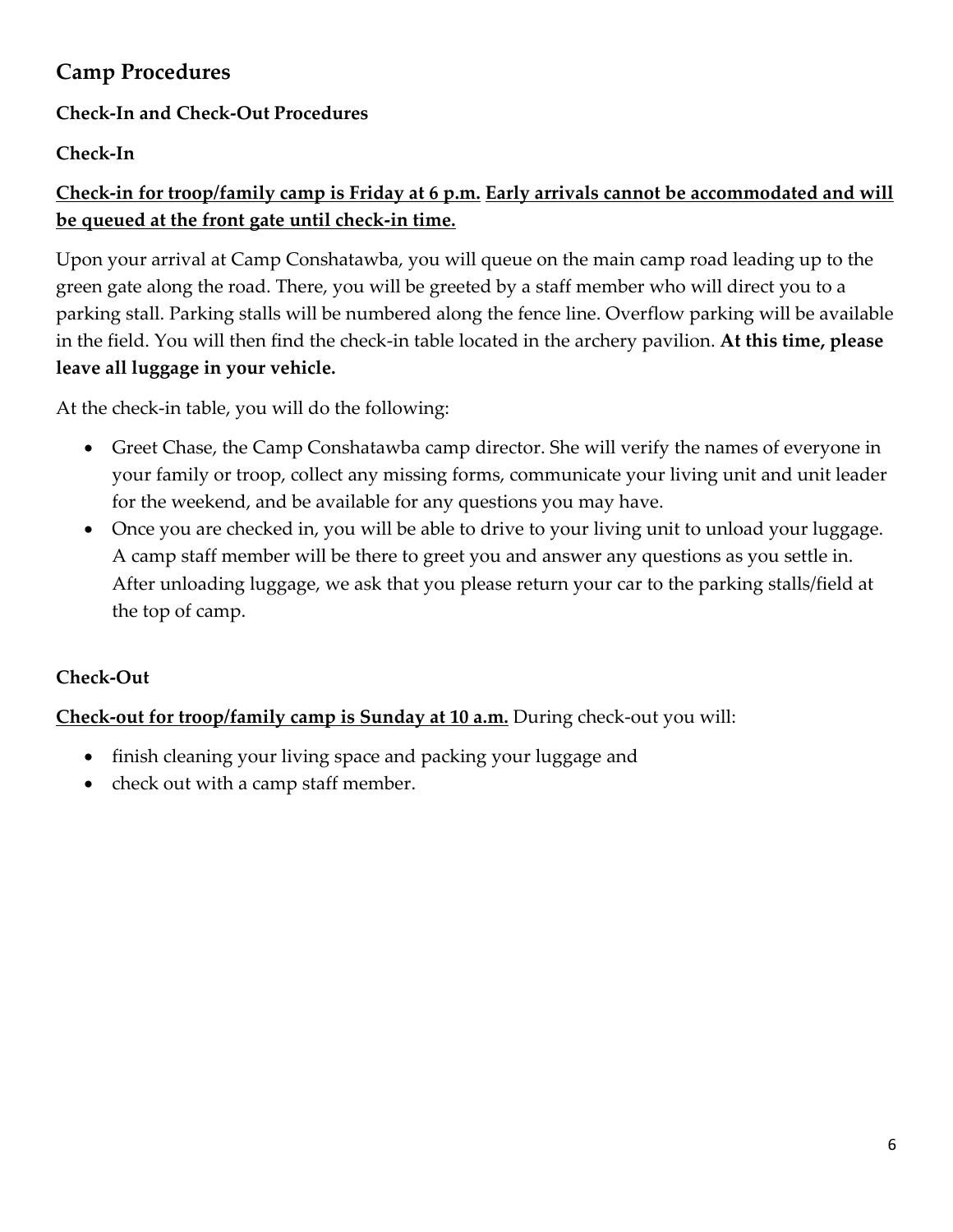## **Living Accommodations**

Your family or troop will find out their living unit at check-in. Living units are determined by enrollment numbers and camp session activities. Your troop may be split between multiple tents or cabins. **Camp Conshatawba does not accept requests for living accommodations.** At Camp Conshatawba, we have the following living accommodations:

- Platform Tents at Shawnee and Seneca
	- o Platform tents are large canvas tents that accommodate four people.
	- o Each platform tent unit has four composting toilets available for use, and showers are nearby at the pool shower house.
	- o Each platform tent unit has a pavilion and fire ring.
	- o Platform tents do not have electricity. We recommend packing fairy lights, lanterns, or other battery-powered lights to decorate.
- Rustic Cabins at Conestoga
	- o Rustic cabins accommodate up to eight people.
	- o Four composting toilets are available for use, and showers are nearby at the pool shower house.
	- o The rustic cabin unit has a pavilion and fire ring.
- Overlook and Seneca Lodge
	- o Lodges include bunk beds and accommodate anywhere from 15-32 people.
	- o Lodges include flush toilets and shower facilities.

Males in attendance for family/troop camp will have their own bathroom facilities available at the pool house and Memory Lodge.

#### **Emergency Procedures**

Camp Conshatawba has a comprehensive and extensive Emergency Action Procedure Plan that includes emergencies such as inclement weather/flooding, fire, missing camper, etc. A copy of this plan is available to review at check-in if desired.

Inclement weather such as thunderstorms does sometimes occur during camp. During a thunderstorm, all campers will be indoors until the storm passes and there is no thunder or lightning for 30 minutes consecutively.

#### **Dietary Needs**

If you or any family/troop members have a dietary restriction or any additional dietary needs that are not listed on your registration, please reach out to the camp director prior to your arrival. Meals consist of balanced options and alternatives (salad bar, sun butter and jelly, etc.). Vegetarian options are available at each meal. Gluten-free, vegan, and other options can be made available with advance notice. Please refrain from bringing additional snacks or food to camp or packing them in your luggage. This is to prevent wildlife from intruding in your living space.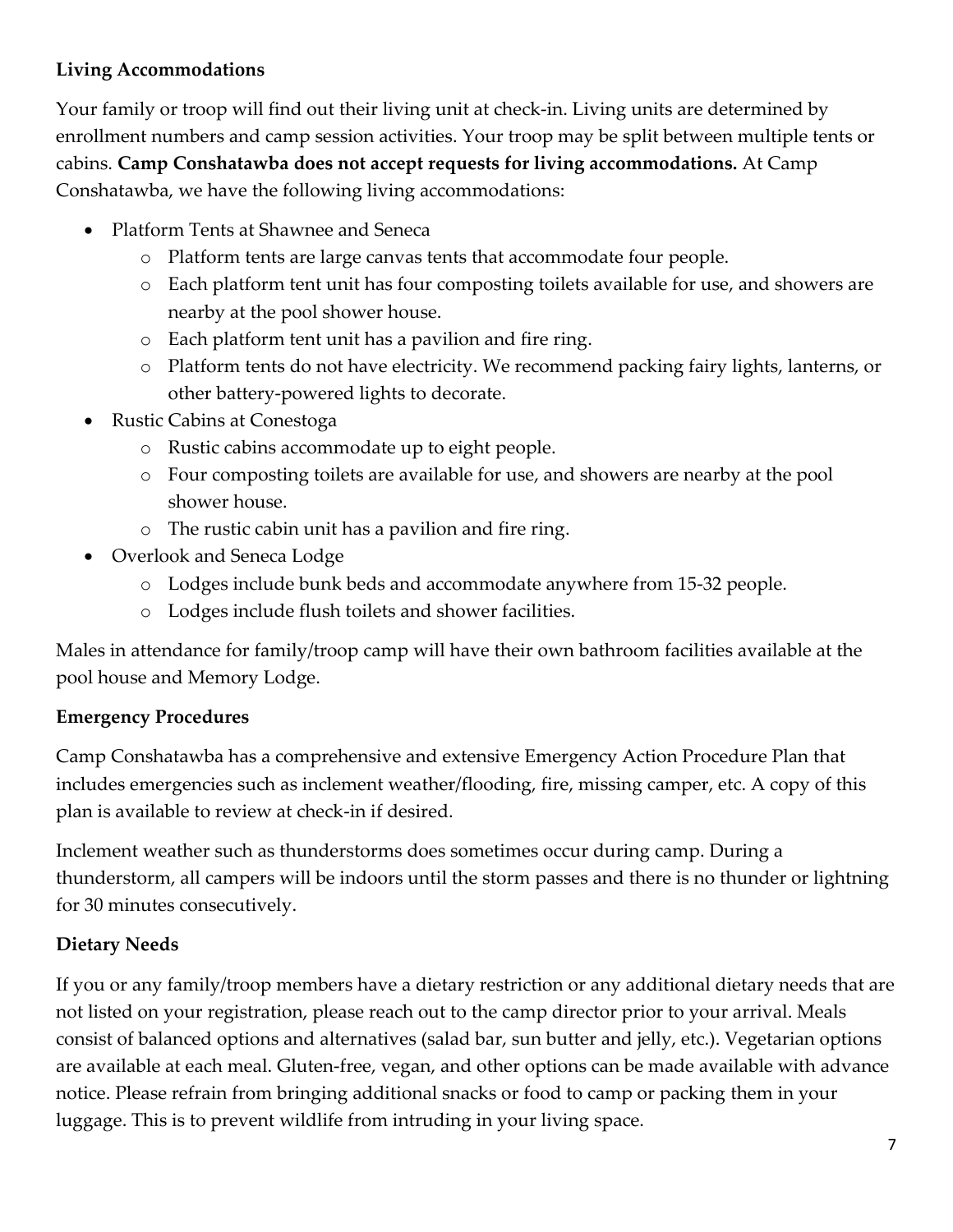## **Celebrating Birthdays at Camp**

If you or any of your family/troop members will be celebrating a birthday during your time at camp, a special treat from our camp staff will be provided for you! Please remind camp staff at check-in about any upcoming birthdays while at camp.

#### **Electronics at Camp**

We strongly discourage the use of cell phones and electronic devices including electronic games, iPod/MP3 players, laptops/iPads, hair dryers, etc. during your family's/troop's stay at Camp Conshatawba. Electronic use at camp greatly contributes to homesickness and thus affects your camping experience. However, the use of cell phones and electronic devices is at the sole discretion of the troop leader/adult in charge.

Camp Conshatawba and Girl Scouts Western Pennsylvania cannot be held responsible for items lost or stolen at camp. In addition, Camp Conshatawba does not have secure places for these items to be charged or stored.

#### **Lost and Found**

Please label all items packed for camp with your first and last name. Lost and found will be stored at camp until the conclusion of the camp season—August 14, 2022—with every effort to reunite lost items with campers. After this date, lost and found items will be donated or discarded.

#### **Mail**

Any mail for campers should be held and distributed by the adult present.

## **Trading Post**

Camp Conshatawba has a camp store that we call the Trading Post. You will visit the Trading Post once during your stay at camp. The Trading Post has items like camp T-shirts, sweatshirts, ice cream, stickers, playing cards, etc. that range in price from \$3 to \$40.

During troop/family camp, cash, check, and major credit cards can be used.

## **Adult Responsibilities of Campers**

At family or troop camp, we ask the following of the adults in attendance:

- Always provide active and constant supervision of your camper(s). Children are not to be left unsupervised or wander through camp alone. Perform a headcount before leaving and when arriving at program areas.
- You are responsible for the transportation on foot of campers and other adults attending from activity to activity and meal to meal. It is vital to be on time for activities and meals to ensure the weekend runs efficiently.